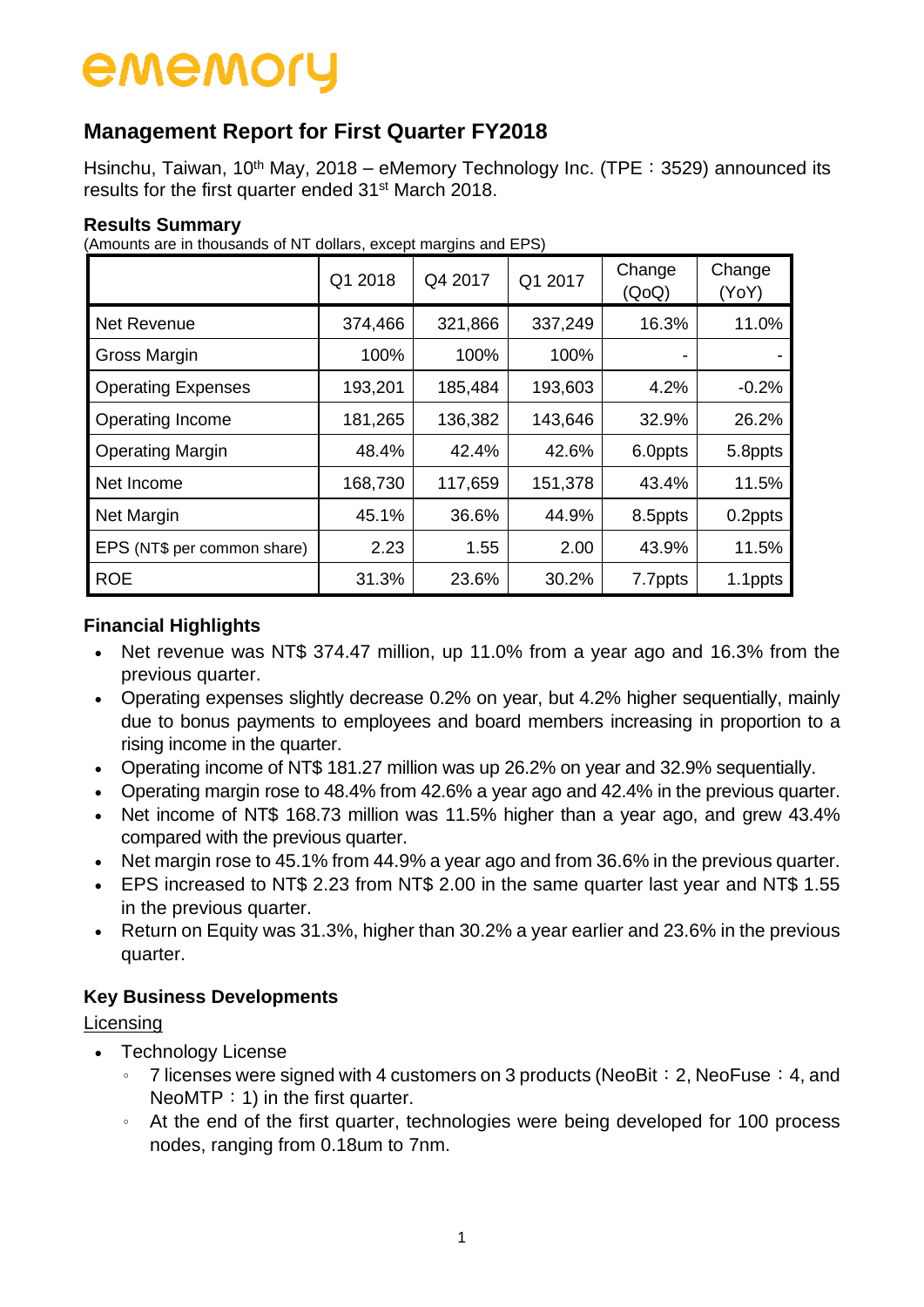

|            | $7/10$ nm | $12/14/16$ nm | 28nm | 40 <sub>nm</sub> | 55/65nm | 80/90nm | Total |
|------------|-----------|---------------|------|------------------|---------|---------|-------|
| Qualified  | -         |               | 11   | 10               |         |         | 47    |
| Developing | ັ         | ີ             | 14   |                  |         |         | 47    |

Key Technology Development at 12-inch Processes

- Design License
	- $\cdot$  A total of 102 product tape-outs in the first quarter: 26 for PMIC, 14 for LCD driver, 13 for MCU, 10 for OLED driver, 10 for fingerprint (including under glass application), 8 for sensor-related, 6 for network IC and 15 for other applications.
	- 。 Q1 customer product tape-outs are summarized as follows:
		- 4 tape-outs at 28nm for network IC and multimedia.
		- 12 tape-outs at 40nm for OLED driver and LCD driver.
		- 3 tape-outs at 55nm for LCD driver, network IC, and MCU.
		- 5 tape-outs at 80nm/90nm for LCD driver, OLED driver and TDDI.
		- 15 tape-outs at 0.11um/0.13um for PMIC and LCD driver.
		- 59 tape-outs at 0.15um/0.18um for PMIC, MCU, fingerprint, sensor-related, LCD driver, network IC, USB, and audio etc.
		- 4 tape-outs at 0.25um for fingerprint and sensor-related.
	- 。 eMemory's cumulative number of design licenses has risen to 4,004 at the end of the first quarter, driven by the company's strategic expansion and diversification into a broad range of applications. The IP library is the growth engine of its royalty revenue.

#### Royalty

- Major contributors to Q1 royalty revenue:
	- 。 Royalty from DDI down 18.6% on year, with DDI for iOS devices decrease 30.4% and Android 15.4% lower. On a sequential basis, this segment grew 14.3%, with DDI for iOS decrease 20.5% but Android up 26.9%. This segment, which includes TDDI, contributed 41.7% of our royalty in the first quarter.
	- 。 Royalty from PMIC grew 29.5% year over year, with PMIC for iOS devices up 35.0% and Android grew 17.3%. On a sequential basis, this segment down 8.2%, with PMIC for iOS decrease 9.7% and Android 4.3% lower. This segment contributed 27.7% of total royalty in the first quarter.

The reason that royalty from PMIC decreased from the previous quarter was due to iOS related devices' inventory adjustment, and the android related customer's production shift to other foundry but not resume its production volume yet.

- 。 Fingerprint recognition applications contributed 10.8% of total royalty in Q1 2018. This segment posted a sequential growth of 54.6%, and a YoY growth of 55.3%.
- 。 Other applications, including STB, MCU, Network IC, and sensor-related, contributed 19.8% of total royalty in Q1. Revenue from those applications decrease 8.5% on year and slightly decline 0.2% on quarter.
- 。 8-inch wafers accounted for 69.3% of total royalty, and 12-inch contribution was 30.7%.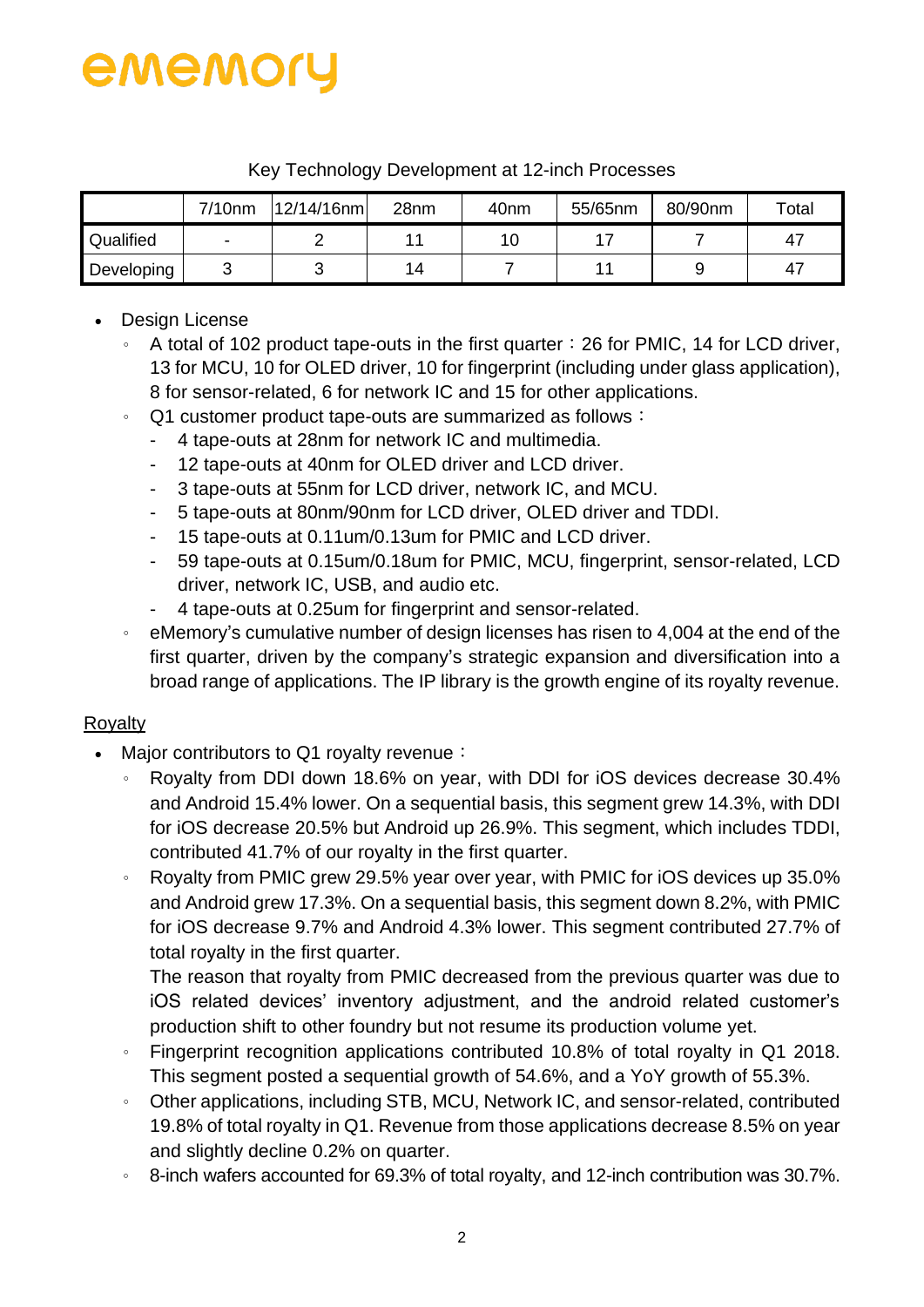#### **Business Outlook**

Based on our current visibility, we expect growth momentum to continue, driven by following aspects.

Key drivers to licensing revenue:

- Establishing partnerships with more foundries worldwide on various processes. This year, Korea's largest foundry is expected to be added on the list. Besides that, several new license contracts beyond 16nm platform are going to be signed in this year.
- Our growing IP library will further contribute to growth of licensing revenue.
- The increasing number of MTP license contracts will drive the growth of licensing revenue in the future.

#### Key drivers to royalty revenue:

8-inch processes

- Royalty revenue which contribute from PMIC application will grow due to the change of business terms with US largest chipmaker from one-time fee to royalty-based, which is expected to mass production this year. And, the US second largest IC Design Company has taped out and embedded our IP into its wireless charger, will contribute royalty growth in the future.
- MTP technology was adopted by a European IDM company, and is ready for mass production.
- Continuing to expand our market share in Fingerprint application by new customers and new applications.
- Increasing design activities of application in IOT, Automotive and healthcare related.

12-inch processes

- The trend that DDI applications migrate to TDDI and OLED remains unchanged, will contribute to the revenue growth of 12-inch processes.
- More tape-outs at 28nm for Set-top box, multimedia, SSD controllers, and Networkrelated applications. Major Asia design houses have adopted our IP into their 28nm products and will contribute to our royalty in 2018 and beyond.

Development of new applications:

- NeoFuse solutions have successfully designed into DRAM IDM for memory repair function, starting from 25nm and beyond, will contribute to royalty in the future.
- NeoPUF is expected to work on RF, FPGA, portable POS machines, and cartridges related applications, will start contribute to royalty revenue in 2019.

Development of new technologies:

- We constantly cooperate with main foundries in development of IPs at 5/7/12/14nm and 22nm SOI platforms.
- We have started to co-develop new memory technology with a top IDM company in the US.

#### **Management Comments**

Looking ahead, as the increasing demand of OTP in advance nodes, the growing requirement of MTP in new applications, and customers investing more R&D effort on next generation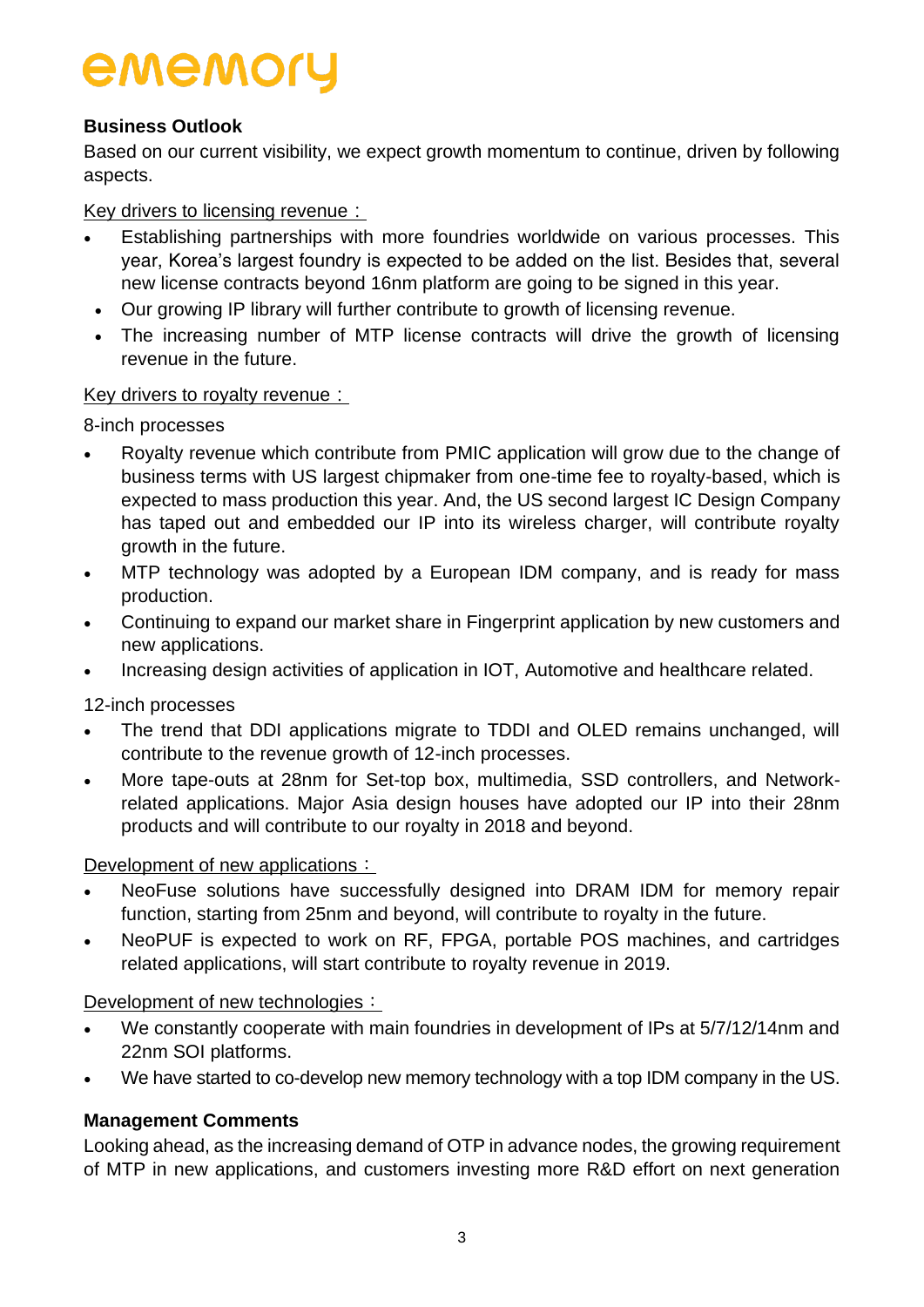products or new applications, these will accelerate our growth in license revenue in the future. Besides that, we will keep building advanced processes, expanding new technology platforms among our worldwide foundry partners. The company will persistently increase values to our customers with continuing innovation.

#### **Results Review**

(NT \$ Thousand)

| ו שוושטשטוויש ויינו  |         |         |         |                 |                 |
|----------------------|---------|---------|---------|-----------------|-----------------|
| Revenue<br>Breakdown | Q1 2018 | Q4 2017 | Q1 2017 | Change<br>(QoQ) | Change<br>(YoY) |
| Licensing            | 114,540 | 78,811  | 74,146  | 45.3%           | 54.5%           |
| Royalty              | 259,926 | 243,055 | 263,103 | 6.9%            | $-1.2%$         |
| Total                | 374,466 | 321,866 | 337,249 | 16.3%           | 11.0%           |

(US \$ Thousand)

| Revenue<br><b>Breakdown</b> | Q1 2018 | Q4 2017 | Q1 2017 | Change<br>(QoQ) | Change<br>YoY) |
|-----------------------------|---------|---------|---------|-----------------|----------------|
| Licensing                   | 3,898   | 2,620   | 2,384   | 48.8%           | 63.5%          |
| Royalty                     | 8,828   | 8,066   | 8,366   | 9.4%            | 5.5%           |
| Total                       | 12,726  | 10,686  | 10,750  | 19.1%           | 18.4%          |

Revenue

- Total revenue
	- 。 Total revenue rose 11.0% to NT\$ 374.47 million in Q1 2018 from a year ago, and 16.3% higher sequentially.
	- 。 Licensing contributed 30.6% of total revenue, while royalty contributed 69.4% in the first quarter.
- Licensing revenue
	- Licensing revenue was up 54.5% to NT\$ 114.54 million in Q1 2018 from a year ago, and grew 45.3% on a QoQ basis.
- Royalty revenue
	- Royalty revenue decline 1.2% to NT\$ 259.93 million in Q1 2018 from a year ago, and rose 6.9% sequentially.
	- 。 8-inch wafers accounted for 69.3% of Q1 2018 royalty revenue, and 12-inch contributed 30.7%.

#### Gross margin

Gross margin remained unchanged at 100%.

#### Operating expenses and operating margin

 Operating expenses in Q1 2018 were NT\$ 193.20 million, representing 51.6% of total revenue. The OPEX decrease 0.2% from a year ago, and 4.2% higher than the previous quarter.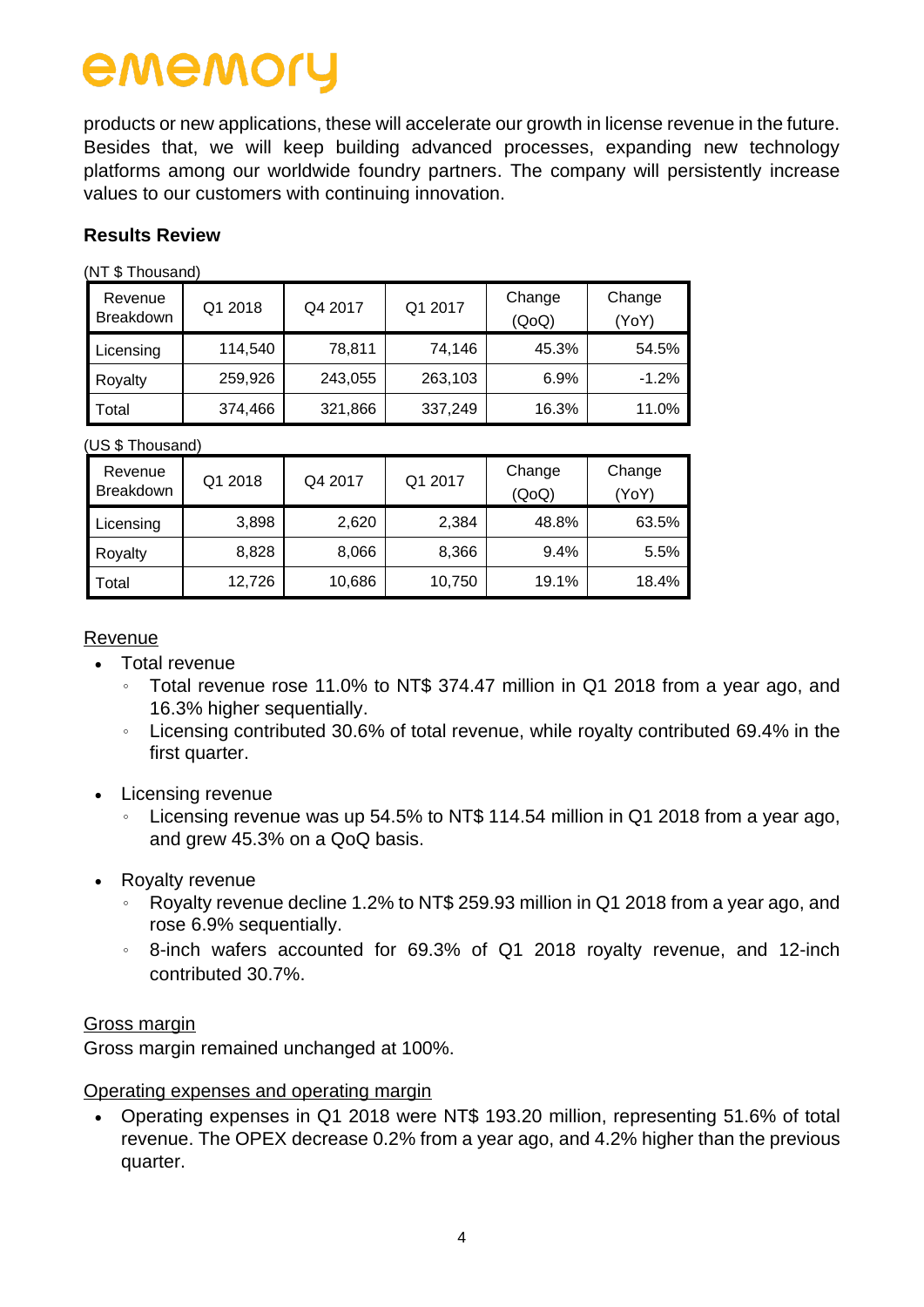- Among the decrease of operation expense (YoY), around 4% decrease was attribute to the share based employee compensation. But 2.5% of increase was due to higher bonus payments to employees and board members in proportion to a rising income in Q1 2018, about 0.5 % of the increase was attribute to an increasing number of employees and salary adjustments, the other 1% of increase was related to the higher amortization/depreciation expenses etc.
- Operating margin in Q1 2018 was 48.4%, higher than 42.6% in Q1 2017 and 42.4% in the Q4 2017.

#### Income tax expense and earnings

- Income tax expense was NT\$ 22.37 million in Q1 2018, representing around 6% of total revenue. The expense was up 15.2% YoY and 18.4% higher QoQ as a result of a rising income in the period.
- Non-operating income in the quarter was NT\$ 9.84 million, 63.8% lower than a year ago but up 5,457.6% sequentially, the increase was primarily due to we recognize our board members' remuneration in this quarter.
- Q1 net income rose 11.5% to NT\$ 168.73 million from a year ago, and 43.4% higher than the previous quarter.
- Earnings per share was NT\$ 2.23 in Q1 2018, 11.5% higher than a year ago and 43.9% higher than the previous quarter.

#### Balance sheet

- At the end of Q1 2018, the company held NT\$ 1,802.86 million in cash, an increase of NT\$ 191.31 million from the same quarter 2017. Total current assets were NT\$ 1,965.32 million.
- Total current liabilities were NT\$ 330.15 million at the end of Q1 2018, an increase of NT\$ 77.02 million from a year earlier. The increase was mainly due to higher bonus payable and income tax payable on rising profits.
- Net working capital was NT\$1,635.17 million, NT\$ 145.62 million higher than the same period last year.

#### Cash flows

- Net cash generated from operating activities was NT\$ 145.42 million in the first quarter of 2018, an increase of NT\$ 55.70 million compared with the same period last year, mainly due to rising operating income.
- Net cash used in investing activities was NT\$ 8.75 million in the ended of March 31<sup>st</sup>, a decrease of NT\$ 32.31 million from a year ago, the decrease is primarily due to we sold financial assets in 2017.
- At the end of March 2018, eMemory's cash balance was NT\$ 1,802.86 million, an increase of NT\$ 191.31 million from the same period 2017.

#### Employees

 At the end of Q1 2018, eMemory had 244 full-time employees, an increase of 2.5% from the previous quarter. Among them 171 are R&D engineers.

#### **Cautionary Statement**

This report contains forward-looking statements, which are subject to risk factors associated with semiconductor and intellectual property business. It is believed that the expectations reflected in these statements are reasonable. But they may be affected by a variety of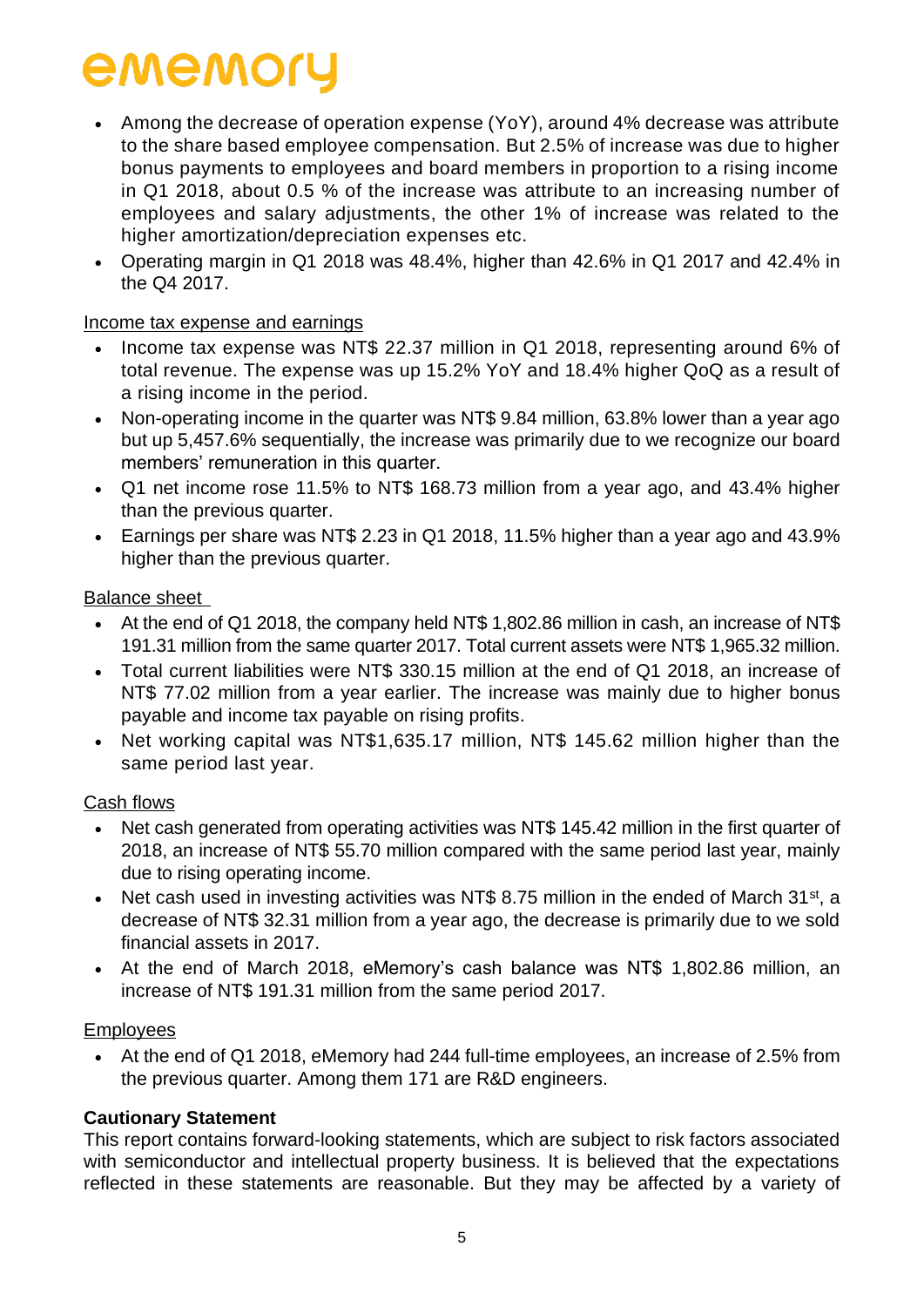variables, many of which are beyond our control. These variables could cause actual results or trends to differ materially which include, but are not limited to: wafer price fluctuation, actual demand, rapid technology change, delays or failures of customers' tape-outs into wafer production, our ability to negotiate, monitor and enforce agreements for the determination and payment of royalties, any bug or fault in our technology which leads to significant damage to our technology and reputation, actual or potential litigation, semiconductor industry cycle and general economic conditions. Except as required by law, eMemory undertakes no obligation to update or revise any forward-looking statements, whether as a result of new information, future events, or otherwise.

**Contacts** Heidi Chiu Investor Relations eMemory Technology Inc. +886-3-5601168 [ir@ememory.com.tw](mailto:ir@ememory.com.tw)

**-Financial Tables To Follow-**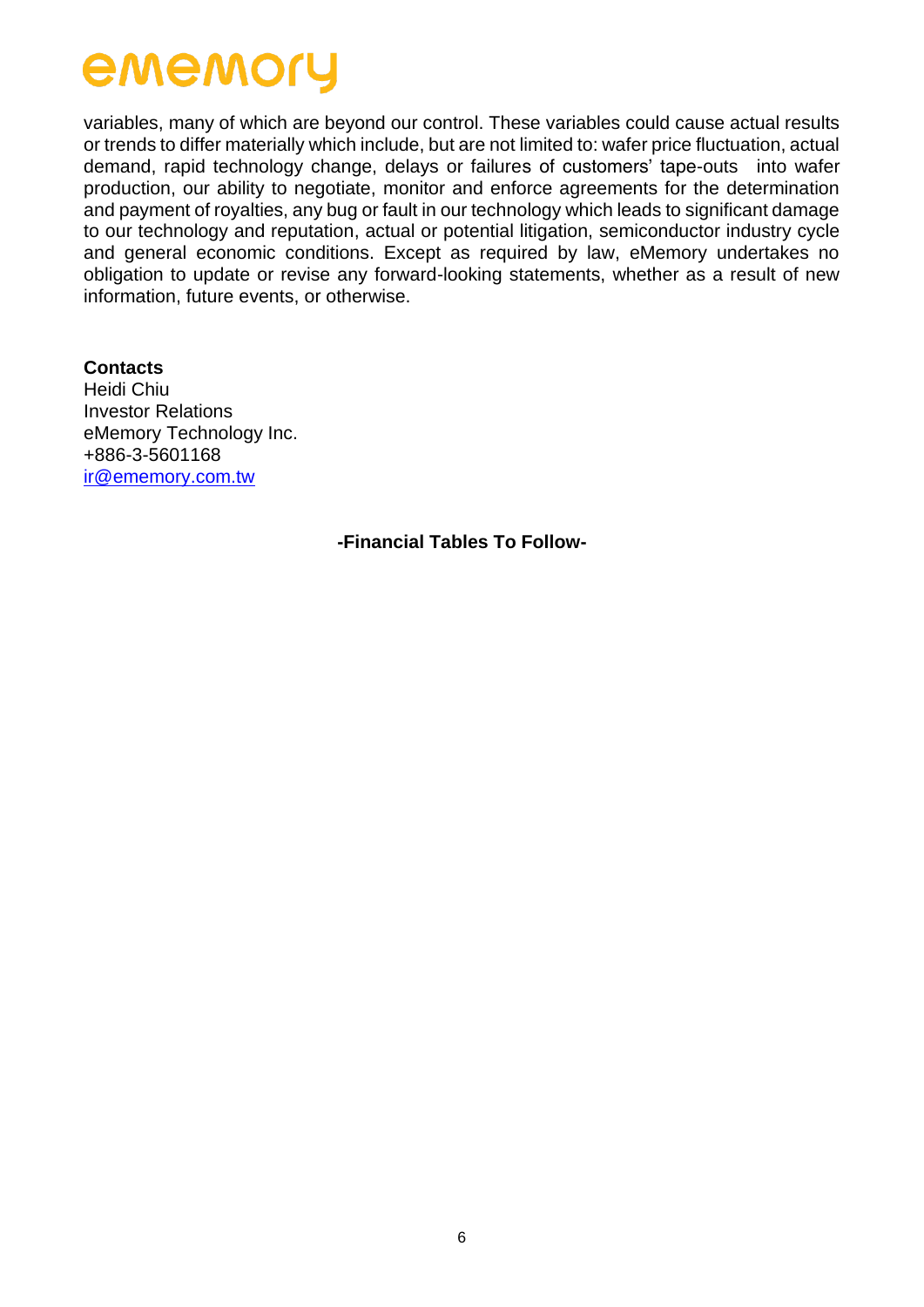#### **CONSOLIDATED BALANCE SHEETS**

**(In Thousands of New Taiwan Dollars)** 

|                                        | March 31, 2018<br>(Reviewed) |                | December 31,<br>2017<br>(Audited) |                          | March 31, 2017<br>(Reviewed) |                          |                                                                    | March 31, 2018<br>(Reviewed) |                            | December 31,<br>2017<br>(Audited) |                          | March 31, 2017<br>(Reviewed) |                          |
|----------------------------------------|------------------------------|----------------|-----------------------------------|--------------------------|------------------------------|--------------------------|--------------------------------------------------------------------|------------------------------|----------------------------|-----------------------------------|--------------------------|------------------------------|--------------------------|
| <b>ASSETS</b>                          | Amount                       | %              | <b>Amount</b>                     | %                        | <b>Amount</b>                | $\overline{\%}$          | <b>LIABILITIES AND SHAREHOLDERS'</b><br><b>EQUITY</b>              | <b>Amount</b>                | %                          | Amount                            | %                        | <b>Amount</b>                | %                        |
| <b>CURRENT ASSETS</b>                  |                              |                |                                   |                          |                              |                          | <b>CURRENT LIABILITIES</b>                                         |                              |                            |                                   |                          |                              |                          |
| Cash                                   | \$1,802,860                  | 69             | \$1,663,684                       | 69                       | \$1,611,553                  | 68                       | Contract liabilities - current                                     | \$<br>40,997                 | $\overline{2}$             | \$                                |                          | \$                           |                          |
| Accounts receivable - net              | 115,038                      | $\overline{5}$ | 82,457                            | $\overline{4}$           | 80,318                       | $\mathbf{3}$             | Other payables                                                     | 63,533                       | $\overline{2}$             | 80,927                            | 3                        | 70,228                       | 3                        |
| Accounts receivable - related parties  |                              |                |                                   | $\overline{\phantom{a}}$ | 11,228                       | $\overline{1}$           | Bonuses payable to employees,<br>directors and supervisors         |                              |                            |                                   |                          |                              |                          |
| Other receivables                      |                              |                |                                   |                          |                              |                          | Payables on equipment                                              | 141,135                      | 5                          | 133,625                           | 6                        | 118,591                      | 5                        |
|                                        | 288                          | $\sim$         | 238                               |                          | 284                          |                          |                                                                    | 1,943                        |                            | 5,189                             |                          | 5,663                        |                          |
| Other receivables - related parties    | 190                          |                | 577                               |                          |                              |                          | Other payables - related parties<br><b>Current tax liabilities</b> |                              |                            |                                   |                          | 37                           |                          |
| Prepayments                            | 44,987                       | $\overline{2}$ | 17,998                            | $\overline{1}$           | 37,383                       | $\overline{2}$           |                                                                    | 81,071                       | 3                          | 61,476                            | 3                        | 34,212                       | $\overline{2}$           |
| Other current assets                   | 1,952                        |                | 2,023                             | $\equiv$                 | 1,918                        | $\overline{\phantom{a}}$ | Other current liabilities                                          | 1,470                        |                            | 34,922                            | $\overline{\phantom{0}}$ | 24,399                       | $\overline{\phantom{0}}$ |
| Total current assets                   | 1,965,315                    | 76             | 1,766,977                         | 74                       | 1,742,684                    | 74                       | <b>Total current liabilities</b>                                   | 330,149                      | 12                         | 316,139                           | 13                       | 253,130                      |                          |
|                                        |                              |                |                                   |                          |                              |                          | NON-CURRENT LIABILITIES                                            |                              |                            |                                   |                          |                              |                          |
|                                        |                              |                |                                   |                          |                              |                          | Net defined benefit liability - noncurrent                         | 19,107                       | $\overline{1}$             | 19,242                            | -1                       | 19,389                       | $\overline{1}$           |
|                                        |                              |                |                                   |                          |                              |                          | Guarantee deposits received                                        | 530                          | $\overline{\phantom{a}}$   | 530                               |                          | 405                          |                          |
| <b>NON-CURRENT ASSETS</b>              |                              |                |                                   |                          |                              |                          | Total non-current liabilities                                      | 19,637                       | $-1$                       | 19,772                            | $\overline{\phantom{0}}$ | 19,794                       |                          |
| Financial assets at fair value through |                              |                |                                   |                          |                              |                          | <b>Total liabilities</b>                                           | 349,786                      | $\overline{\phantom{0}13}$ | 335,911                           | $\overline{14}$          | 272,924                      | $\frac{1}{12}$           |
| other comprehensive income -           |                              |                |                                   |                          |                              |                          |                                                                    |                              |                            |                                   |                          |                              |                          |
| noncurrent                             | 18,697                       | $\overline{1}$ |                                   |                          |                              |                          |                                                                    |                              |                            |                                   |                          |                              |                          |
| Financial assets at amortised cost -   |                              |                |                                   |                          |                              |                          | <b>EQUITY ATTRIBUTABLE TO</b>                                      |                              |                            |                                   |                          |                              |                          |
| noncurrent                             | 33,611                       | -1             |                                   |                          |                              |                          | SHAREHOLDERS OF THE COMPANY                                        |                              |                            |                                   |                          |                              |                          |
| Financial assets measured at cost -    |                              |                |                                   |                          |                              |                          |                                                                    |                              |                            |                                   |                          |                              |                          |
| noncurrent                             |                              |                | 8.406                             |                          | 9,939                        |                          | Ordinary shares                                                    | 757,908                      | $-29$                      | 757,823                           | $\frac{31}{2}$           | 757.823                      | $-32$                    |
| Investments in debt instrument without |                              |                |                                   |                          |                              |                          |                                                                    |                              |                            |                                   |                          |                              |                          |
| active market - noncurrent             |                              |                | 33,611                            | $\overline{1}$           | 33,610                       | $\overline{2}$           | Capital surplus                                                    | 435,621                      | $-17$                      | 427,496                           | 18                       | 454,149                      | 19                       |
| Investment accounted for using equity  |                              |                |                                   |                          |                              |                          |                                                                    |                              |                            |                                   |                          |                              |                          |
| method                                 | 9,060                        | $\sim$         | 10,393                            | $\sim$                   | 4,936                        |                          | Retained earnings                                                  |                              |                            |                                   |                          |                              |                          |
| Property, plant and equipment          | 509,207                      | 20             | 505,337                           | 21                       | 501,099                      | 21                       | Legal reserve                                                      | 280,298                      | 11                         | 280,298                           | 12                       | 231,737                      | 10                       |
| Intangible assets                      | 63,137                       | $\overline{2}$ | 62,430                            | 3                        | 57,626                       | $\mathbf{3}$             | Special reserve                                                    | 926                          | $\sim$                     | 926                               | $\sim$                   | 926                          |                          |
| Deferred tax assets                    | 2,818                        | $\sim$         | 2,108                             | $\sim$                   | 2,833                        |                          | Unappropriated earnings                                            | 840,052                      | $-32$                      | 598,616                           | $-25$                    | 636,993                      | 27                       |
| Prepayments for equipment              |                              |                | 11,493                            | $\overline{1}$           | 1,525                        | $\sim$                   | Total retained earnings                                            | 1,121,276                    | 43                         | 879,840                           | $-37$                    | 869,656                      | $\frac{37}{2}$           |
| Refundable deposits                    | 331                          |                | 315                               | $\equiv$                 | 300                          | $\equiv$                 | Other equity                                                       | 62,415)                      | $\frac{2}{2}$              |                                   | $\sim$                   |                              | $\sim$ $-$               |
| Total non-current assets               | 636,861                      | $\frac{24}{1}$ | 634,093                           | $\frac{26}{ }$           | 611,868                      | $-26$                    |                                                                    |                              |                            |                                   |                          |                              |                          |
|                                        |                              |                |                                   |                          |                              |                          | <b>Total equity</b>                                                | 2,252,390                    | 87                         | 2,065,159                         | 86                       | 2,081,628                    | $-88$                    |
| <b>TOTAL</b>                           | \$2,602,176                  | 100            | \$2,401,070                       | <u>100</u>               | \$2,354,552                  | 100                      | <b>TOTAL</b>                                                       | \$2,602,176                  | 100                        | \$2,401,070                       | 100                      | \$2,354,552                  | 100                      |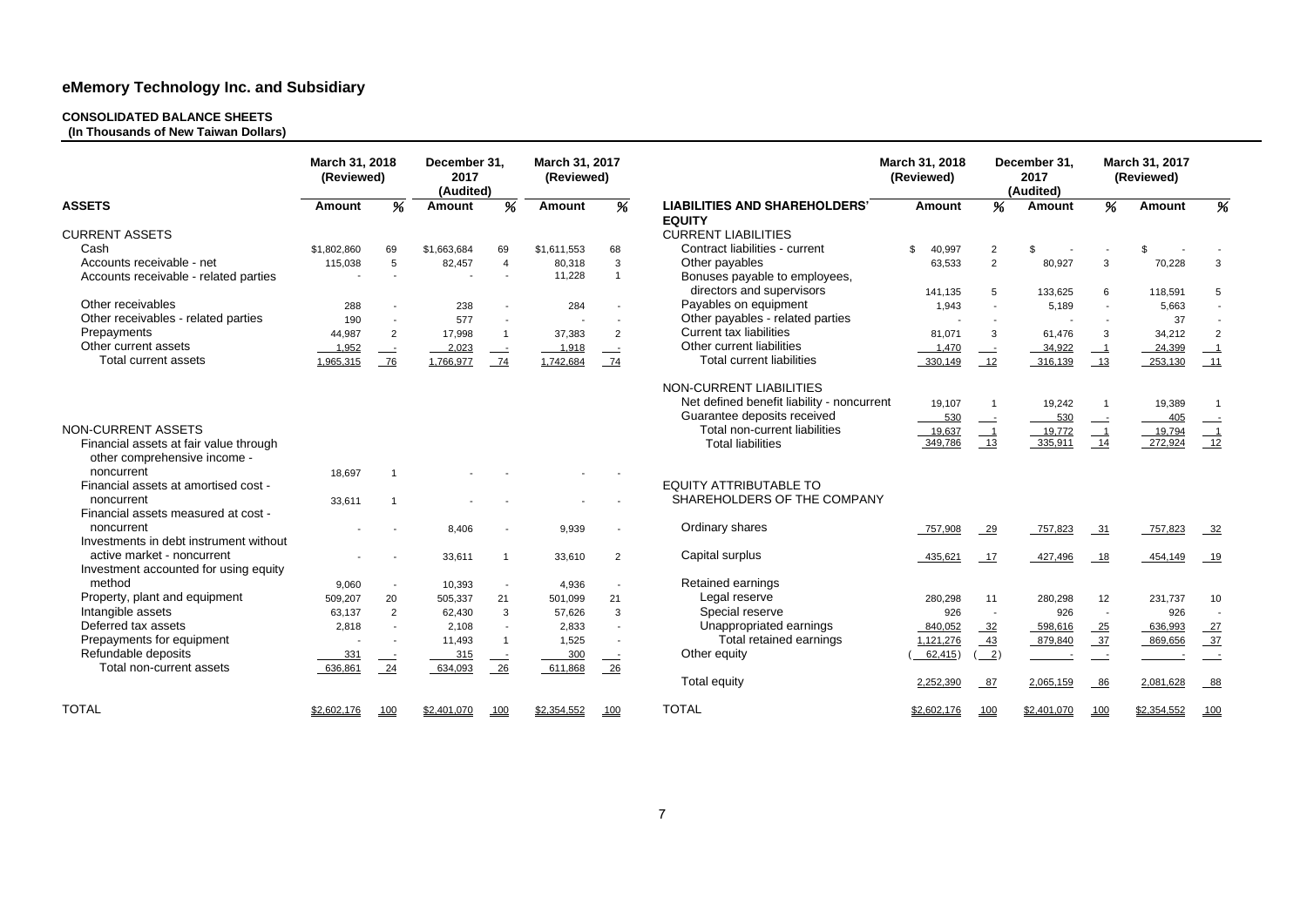#### **CONSOLIDATED STATEMENTS OF COMPREHENSIVE INCOME (In Thousands of New Taiwan Dollars, Except Earnings Per Share) (Reviewed, Not Audited)**

|                                                                                                                                                                                                    |                                                  |                     | <b>Three Months Ended March 31</b>     |                     |  |
|----------------------------------------------------------------------------------------------------------------------------------------------------------------------------------------------------|--------------------------------------------------|---------------------|----------------------------------------|---------------------|--|
|                                                                                                                                                                                                    | 2018                                             |                     | 2017                                   |                     |  |
| <b>OPERATING REVENUE</b>                                                                                                                                                                           | <b>Amount</b><br>\$374,466                       | %<br>100            | <b>Amount</b><br>\$337,249             | %<br>100            |  |
| <b>OPERATING COSTS</b>                                                                                                                                                                             |                                                  |                     |                                        |                     |  |
| <b>GROSS PROFIT</b>                                                                                                                                                                                | 374,466                                          | 100                 | 337,249                                | 100                 |  |
| <b>OPERATING EXPENSES</b><br>Selling and marketing expenses<br>General and administrative expenses<br>Research and development expenses<br>Expected credit loss (gain)<br>Total operating expenses | 27,469<br>42,093<br>124,782<br>1,143)<br>193,201 | 8<br>11<br>33<br>52 | 27,638<br>40,615<br>125,350<br>193,603 | 8<br>12<br>37<br>57 |  |
| <b>OPERATING INCOME</b>                                                                                                                                                                            | 181,265                                          | 48                  | 143,646                                | 43                  |  |
| NON-OPERATING INCOME AND<br><b>EXPENSES</b><br>Other income<br>Other gains and losses<br>Share of loss of associates<br>Total non-operating income and<br>expenses                                 | 13,934<br>2,762)<br>1,335)<br>9,837              | 4<br>1)<br>3        | 2,765<br>26,337<br>1,955)<br>27,147    | 1<br>8<br>1)<br>8   |  |
| PROFIT BEFORE INCOME TAX                                                                                                                                                                           | 191,102                                          | 51                  | 170,793                                | 51                  |  |
| <b>INCOME TAX EXPENSE</b>                                                                                                                                                                          | 22,372                                           | 6                   | 19,415                                 | 6                   |  |
| <b>NET PROFIT</b>                                                                                                                                                                                  | 168,730                                          | 45                  | 151,378                                | 45                  |  |

(Continued)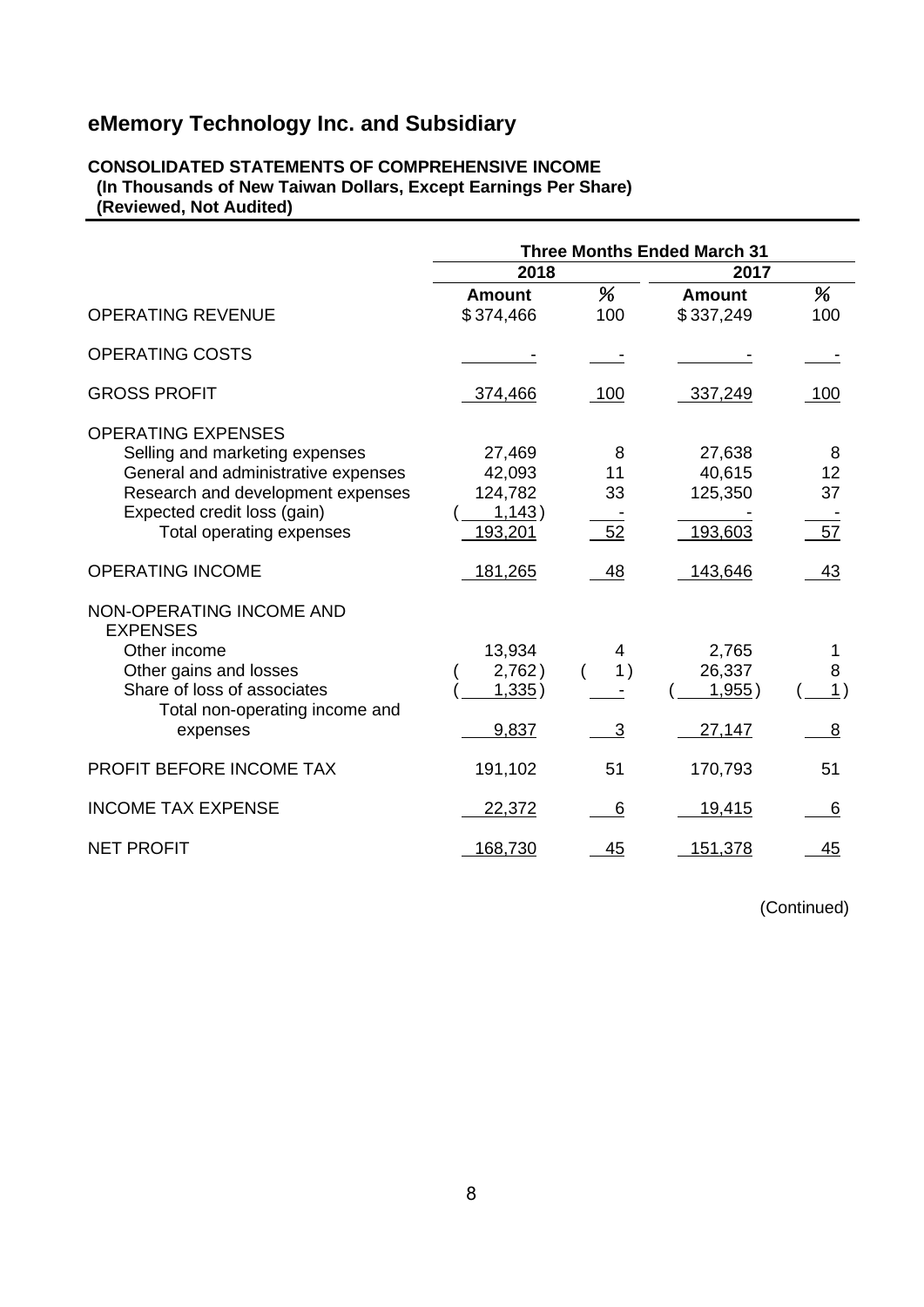#### **CONSOLIDATED STATEMENTS OF COMPREHENSIVE INCOME (In Thousands of New Taiwan Dollars, Except Earnings Per Share) (Reviewed, Not Audited)**

|                                                                                                                                                                                                            | <b>Three Months Ended March 31</b> |           |                        |           |  |
|------------------------------------------------------------------------------------------------------------------------------------------------------------------------------------------------------------|------------------------------------|-----------|------------------------|-----------|--|
|                                                                                                                                                                                                            | 2018                               |           | 2017                   |           |  |
|                                                                                                                                                                                                            | Amount                             | %         | <b>Amount</b>          | %         |  |
| OTHER COMPREHENSIVE INCOME<br>Items that will not be reclassified<br>subsequently to profit or loss:<br>Unrealised gains from investments<br>in equity instruments measured<br>at fair value through other |                                    |           |                        |           |  |
| comprehensive income<br>Total other comprehensive income                                                                                                                                                   | \$<br>577<br>577                   |           | \$                     |           |  |
| <b>TOTAL COMPREHENSIVE INCOME</b>                                                                                                                                                                          | \$169,307                          | <u>45</u> | \$151,378              | <u>45</u> |  |
| <b>NET PROFIT ATTRIBUTABLE TO:</b><br>Owners of the Company<br>Non-controlling interests                                                                                                                   | \$168,730<br>\$168,730             | 45<br>45  | \$151,378<br>\$151,378 | 45<br>45  |  |
| <b>TOTAL COMPREHENSIVE INCOME</b><br><b>ATTRIBUTABLE TO:</b><br>Owners of the Company<br>Non-controlling interests                                                                                         | \$169,307<br>\$169,307             | 45<br>45  | \$151,378<br>\$151,378 | 45<br>45  |  |
| <b>EARNINGS PER SHARE</b><br><b>Basic</b><br><b>Diluted</b>                                                                                                                                                | 2.23<br>\$<br>2.22                 |           | 2.00<br>\$<br>1.99     |           |  |

(Concluded)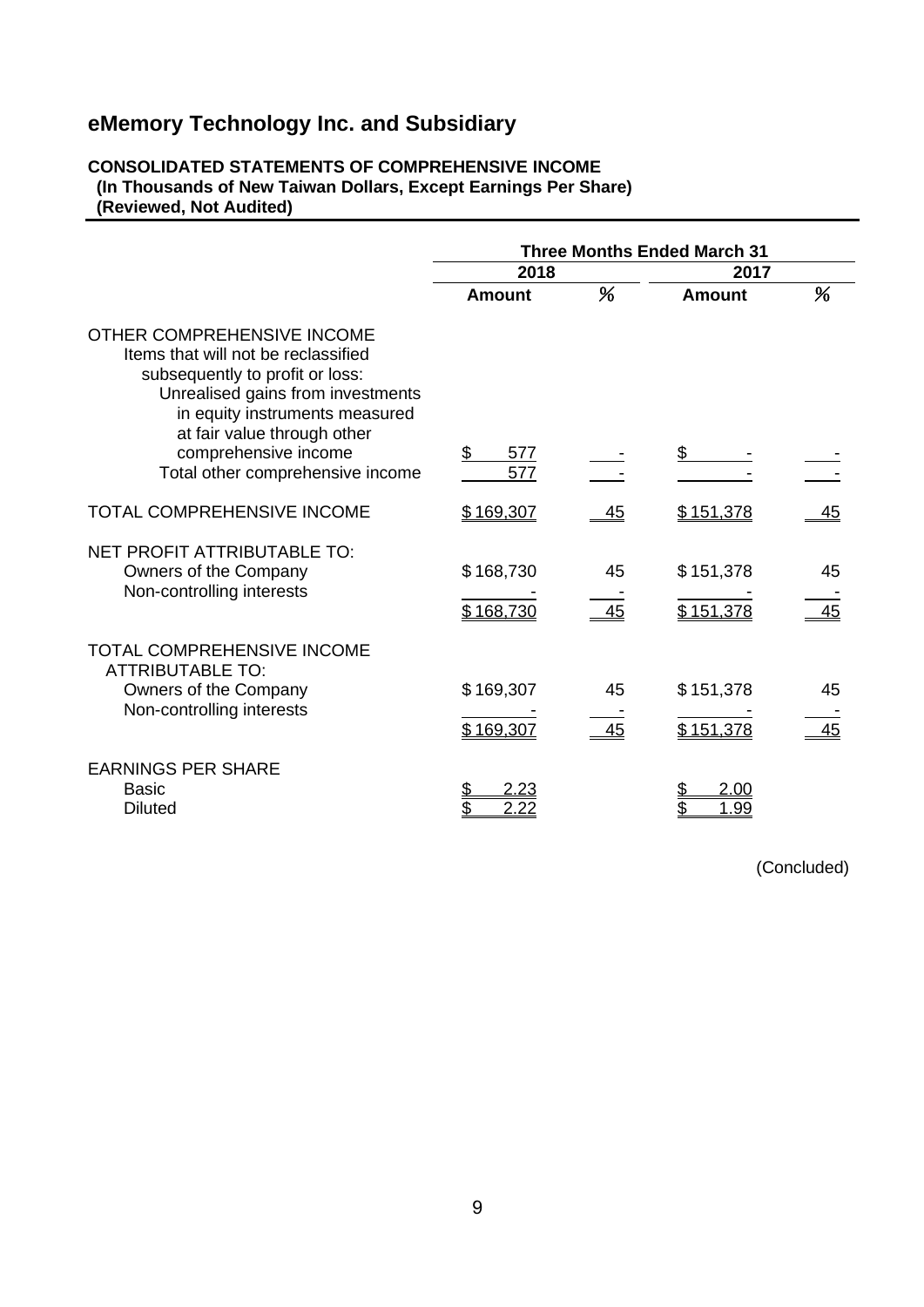**CONSOLIDATED STATEMENTS OF CHANGES IN EQUITY (In Thousands of New Taiwan Dollars) (Reviewed, Not Audited)** 

|                                                                                                     |                                                           |                |                        |                      |                        |                                                               |                                          | <b>Other Equity</b><br><b>Unrealized Gain</b><br>(Loss) on                                                   |                             |
|-----------------------------------------------------------------------------------------------------|-----------------------------------------------------------|----------------|------------------------|----------------------|------------------------|---------------------------------------------------------------|------------------------------------------|--------------------------------------------------------------------------------------------------------------|-----------------------------|
|                                                                                                     | <b>Ordinary Shares</b><br><b>Shares</b><br>(In Thousands) | <b>Amount</b>  | <b>Capital Surplus</b> | <b>Legal Reserve</b> | <b>Special Reserve</b> | <b>Retained Earnings</b><br>Unappropriated<br><b>Earnings</b> | <b>Total Retained</b><br><b>Earnings</b> | <b>Financial</b><br><b>Assets at Fair</b><br><b>Value Through</b><br>Other<br>Comprehensive<br><b>Income</b> | <b>Total Equity</b>         |
| BALANCE, JANUARY 1, 2017                                                                            | 75,783                                                    | \$<br>757,823  | 448,025<br>\$.         | \$.<br>231,737       | 926<br>\$              | \$<br>485,615                                                 | \$<br>718,278                            | $\mathfrak{S}$                                                                                               | $\mathfrak{S}$<br>1,924,126 |
| Change in capital surplus from investments in<br>associates accounted for by using equity<br>method |                                                           |                | $\mathbf{3}$           |                      |                        |                                                               |                                          |                                                                                                              | 3                           |
| Net profit for the three months ended March 31,<br>2017                                             |                                                           |                |                        |                      |                        | 151,378                                                       | 151,378                                  |                                                                                                              | 151,378                     |
| Total comprehensive income for the three<br>months ended March 31, 2017                             |                                                           |                |                        |                      |                        | 151,378                                                       | 151,378                                  |                                                                                                              | 151,378                     |
| Share-based payments                                                                                |                                                           |                | 6,121                  |                      |                        |                                                               |                                          |                                                                                                              | 6,121                       |
| BALANCE, MARCH 31, 2017                                                                             | 75,783                                                    | 757,823<br>\$. | 454,149<br>S.          | 231,737<br>S.        | 926                    | \$<br>636,993                                                 | 869,656<br>$\mathbb{S}$                  |                                                                                                              | \$2,081,628                 |
| BALANCE, JANUARY 1, 2018                                                                            | 75,783                                                    | 757,823<br>\$  | 427,496<br>\$.         | 280,298<br>\$        | 926<br>\$              | 598,616<br>\$                                                 | 879,840<br>\$.                           | $\mathfrak{S}$                                                                                               | \$2,065,159                 |
| Effects of retrospective application and<br>retrospective restatement                               |                                                           |                |                        |                      |                        | 72,706                                                        | 72,706                                   | 62,992)                                                                                                      | 9,714                       |
| Equity at beginning of period after adjustments                                                     | 75,783                                                    | 757,823        | 427,496                | 280,298              | 926                    | 671,322                                                       | 952,546                                  | 62,992)                                                                                                      | 2,074,873                   |
| Change in capital surplus from investments in<br>associates accounted for by using equity<br>method |                                                           |                | $\overline{2}$         |                      |                        |                                                               |                                          |                                                                                                              | 2                           |
| Net profit for the three months ended March 31,<br>2018                                             | $\overline{\phantom{a}}$                                  |                |                        |                      |                        | 168,730                                                       | 168,730                                  |                                                                                                              | 168,730                     |
| Other comprehensive income for the three<br>months ended March 31, 2018                             |                                                           |                |                        |                      |                        |                                                               |                                          | 577                                                                                                          | 577                         |
| Total comprehensive income for the three<br>months ended March 31, 2018                             |                                                           |                |                        |                      |                        | 168,730                                                       | 168,730                                  | 577                                                                                                          | 169,307                     |
| Issuance of ordinary shares under employee<br>share options                                         | 8                                                         | 85             | 2,794                  |                      |                        |                                                               |                                          |                                                                                                              | 2,879                       |
| Share-based payments                                                                                |                                                           |                | 5,329                  |                      |                        |                                                               |                                          |                                                                                                              | 5,329                       |
| BALANCE, MARCH 31, 2018                                                                             | 75,791                                                    | 757,908        | 435,621                | 280,298              | 926                    | 840,052                                                       | \$1,121,276                              | 62,415)<br>85                                                                                                | \$2,252,390                 |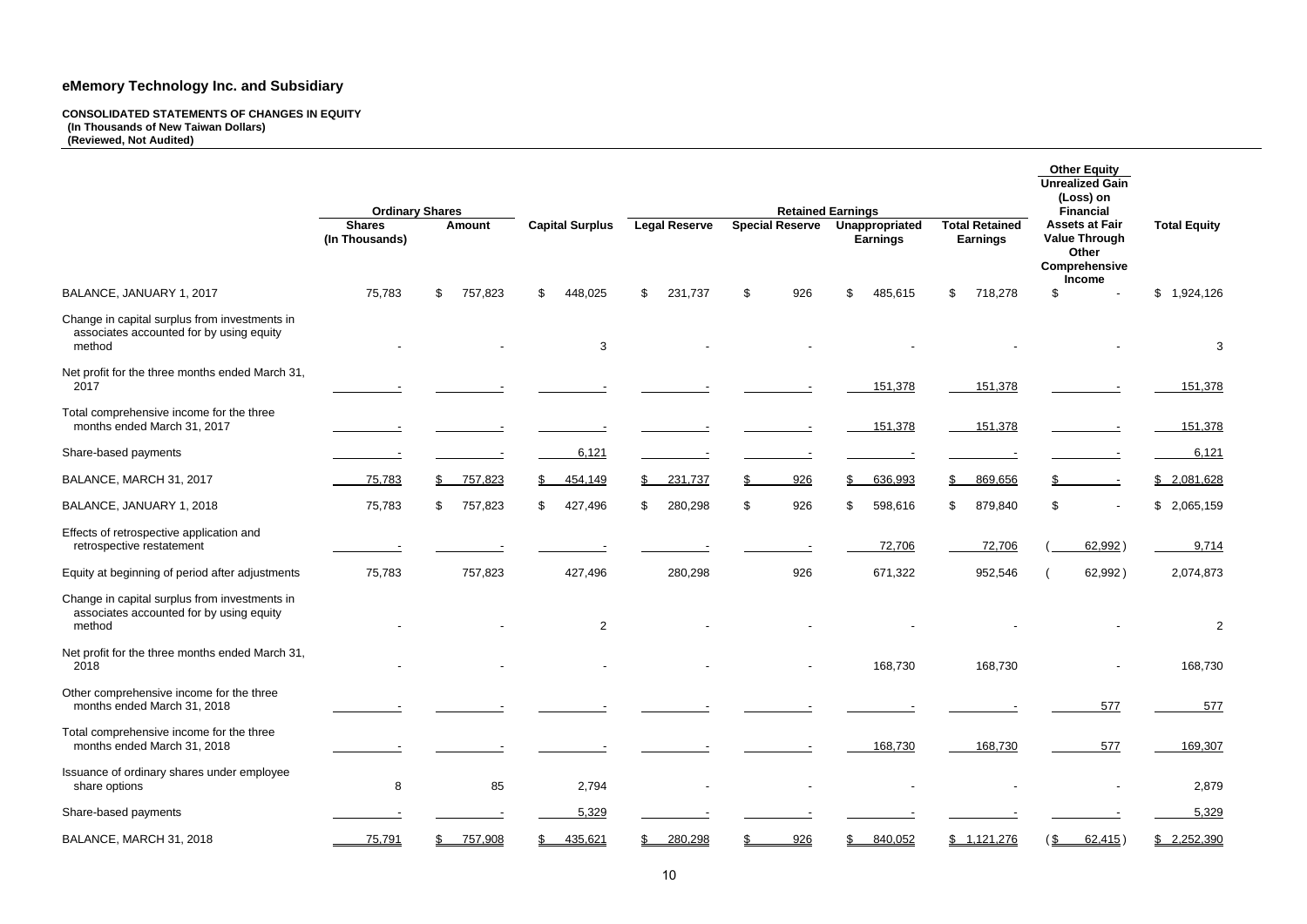#### **CONSOLIDATED STATEMENTS OF CASH FLOWS (In Thousands of New Taiwan Dollars) (Reviewed, Not Audited)**

|                                                   | <b>Three Months Ended March 31</b> |         |    |         |  |  |
|---------------------------------------------------|------------------------------------|---------|----|---------|--|--|
|                                                   |                                    | 2018    |    | 2017    |  |  |
| CASH FLOWS FROM OPERATING ACTIVITIES              |                                    |         |    |         |  |  |
| Income before income tax                          | \$                                 | 191,102 | \$ | 170,793 |  |  |
| Adjustments for:                                  |                                    |         |    |         |  |  |
| Depreciation expenses                             |                                    | 9,245   |    | 7,715   |  |  |
| Amortization expenses                             |                                    | 3,161   |    | 2,597   |  |  |
| Expected credit loss (gain) / Provision (reversal |                                    |         |    |         |  |  |
| of provision) for bad debt expense                |                                    | 1,143)  |    | 14)     |  |  |
| Interest income                                   |                                    | 3,091)  |    | 2,483)  |  |  |
| Share-based payments                              |                                    | 5,329   |    | 6,121   |  |  |
| Share of loss of associates                       |                                    | 1,335   |    | 1,955   |  |  |
| Gain on disposal of investments                   |                                    | 5)      |    | 35,038) |  |  |
| Net loss on foreign currency exchange             |                                    | 2,392   |    | 7,354   |  |  |
| Changes in operating assets and liabilities       |                                    |         |    |         |  |  |
| Accounts receivable                               |                                    | 33,461) |    | 19,594) |  |  |
| Accounts receivable - related parties             |                                    |         |    | 9,686)  |  |  |
| Other receivables - related parties               |                                    | 387     |    | 44      |  |  |
| Prepayments                                       |                                    | 24,292) |    | 19,678) |  |  |
| Other current assets                              |                                    | 71      |    | 433)    |  |  |
| <b>Contract liabilities</b>                       |                                    | 7,526   |    |         |  |  |
| Other payables                                    |                                    | 17,384) |    | 27,039) |  |  |
| Other payables - related parties                  |                                    |         |    | 37      |  |  |
| Other current liabilities                         |                                    | 19      |    | 479     |  |  |
| Net defined benefit liability                     |                                    | 135)    |    | 134)    |  |  |
| Bonuses payable to employees, directors           |                                    |         |    |         |  |  |
| and supervisors                                   |                                    | 7,510   |    | 8,617   |  |  |
| Cash generated from operations                    |                                    | 148,566 |    | 91,613  |  |  |
| Interest received                                 |                                    | 3,041   |    | 2,455   |  |  |
| Income tax paid                                   |                                    | 6,184)  |    | 4,345)  |  |  |
| Net cash generated from operating activities      |                                    | 145,423 |    | 89,723  |  |  |

(Continued)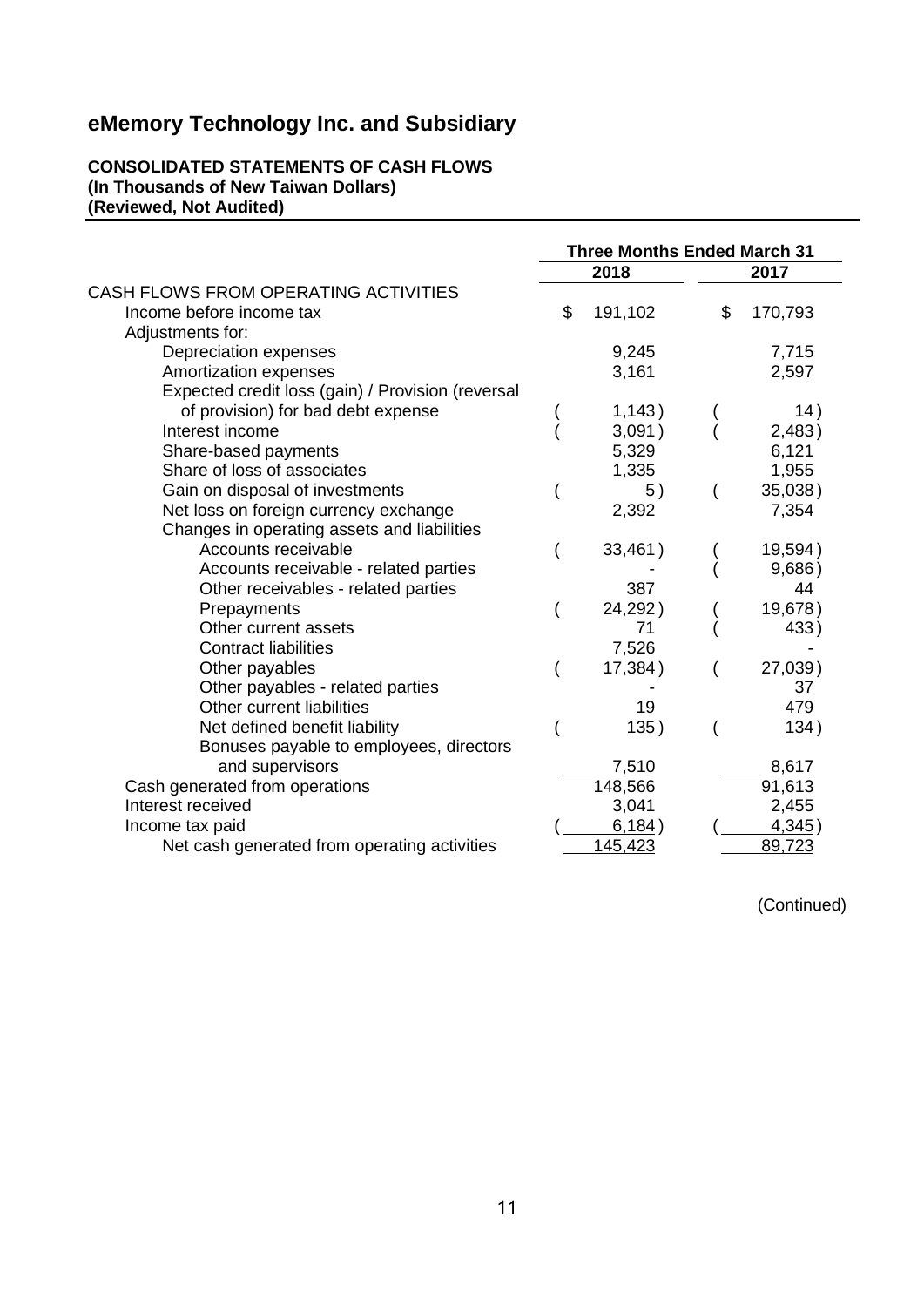#### **CONSOLIDATED STATEMENTS OF CASH FLOWS (In Thousands of New Taiwan Dollars) (Reviewed, Not Audited)**

|                                                                                                                                                                                                                             | <b>Three Months Ended March 31</b> |                                              |  |
|-----------------------------------------------------------------------------------------------------------------------------------------------------------------------------------------------------------------------------|------------------------------------|----------------------------------------------|--|
|                                                                                                                                                                                                                             | 2018                               | 2017                                         |  |
| CASH FLOWS FROM INVESTING ACTIVITIES<br>Acquisition of financial assets designated at fair<br>value through profit or loss<br>Proceeds from disposal of financial assets<br>designated at fair value through profit or loss | 31,000)<br>31,005                  |                                              |  |
| Purchase of available-for-sale financial assets<br>Proceeds from disposal of available-for-sale financial<br>assets<br>Proceeds from disposal of financial assets measured                                                  |                                    | 10,000)<br>10,001                            |  |
| at cost<br>Acquisition of property, plant and equipment<br>Increase in refundable deposits<br>Acquisition of intangible assets<br>Increase in prepayments for equipment                                                     | 4,872)<br>16)<br>3,868)            | 36,570<br>6,060)<br>5,427)<br><u>1,525</u> ) |  |
| Net cash (used in) generated from investing<br>activities                                                                                                                                                                   | 8,751)                             | 23,559                                       |  |
| CASH FLOWS FROM FINANCING ACTIVITIES<br>Decrease in guarantee deposits received<br>Exercise of employee share options<br>Net cash generated from (used in) financing<br>activities                                          | 2,879<br>2,879                     | 10)<br>10)                                   |  |
| EFFECTS OF EXCHANGE RATE CHANGES ON THE<br><b>BALANCE OF CASH HELD IN FOREIGN</b><br><b>CURRENCIES</b>                                                                                                                      | 375)                               | 3,330)                                       |  |
| <b>NET INCREASE IN CASH</b>                                                                                                                                                                                                 | 139,176                            | 109,942                                      |  |
| CASH AT THE BEGINNING OF THE PERIOD                                                                                                                                                                                         | 1,663,684                          | 1,501,611                                    |  |
| CASH AT THE END OF THE PERIOD                                                                                                                                                                                               | \$1,802,860                        | \$1,611,553                                  |  |

(Concluded)